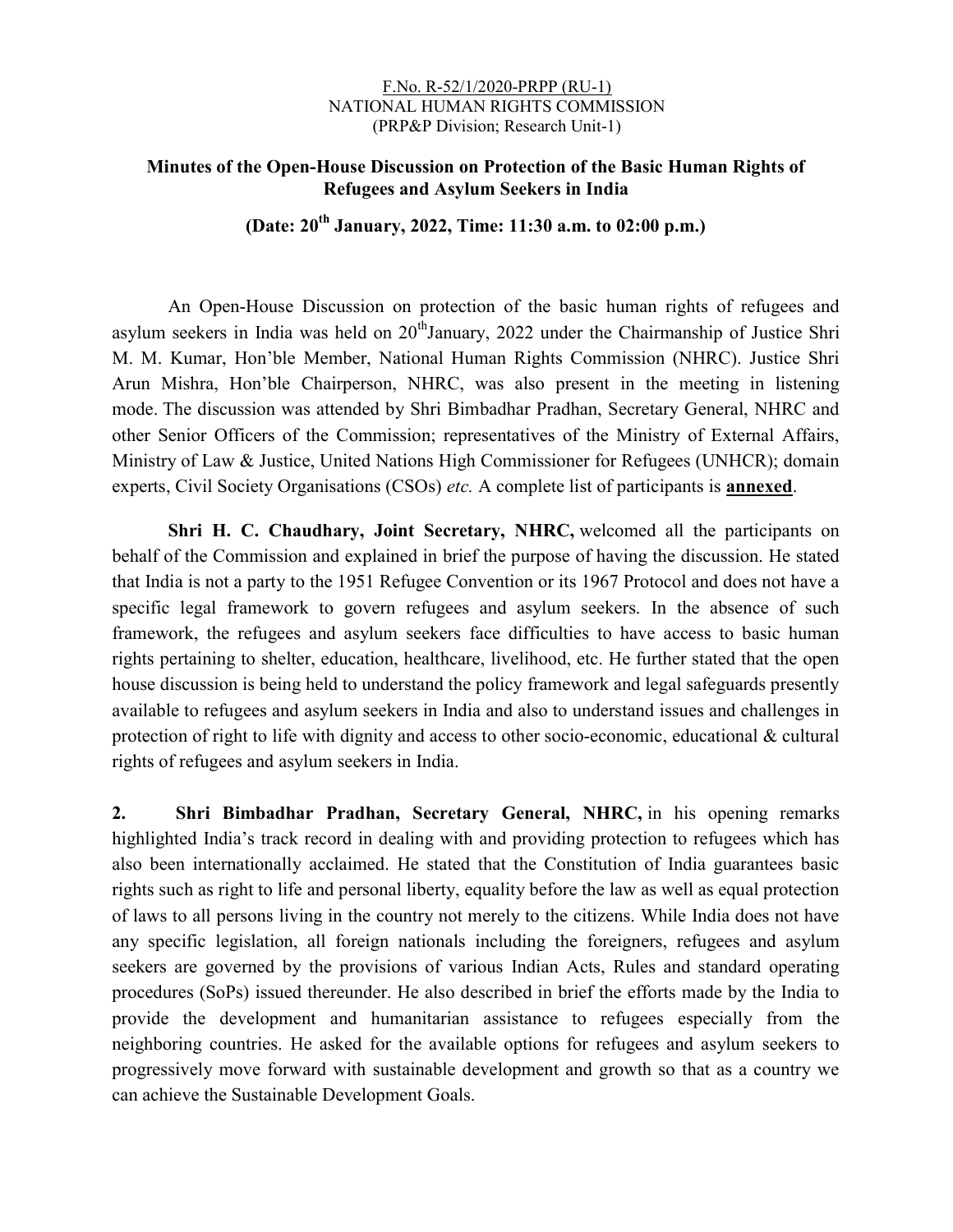3. Justice Shri M. M. Kumar, Hon'ble Member, NHRC, in his inaugural address highlighted the concerns of the most marginalized section *i.e.*, refugee community across the globe. He stated that being a human, the refugees and asylum seekers are entitled to all the basic human rights while referring to the Article 14, Article 20 and 21 of the Constitution of India. He also pointed out the judgments of the Supreme Court for Bangladeshi refugees and Sri Lankan refugees were comprehensive enough to grant them requisite protection. However, he clarified that the citizenship can't be claimed as a matter of right, as it is regulated by the Citizenship Act of 1955. He mentioned that India has not signed the United Nations Refugee Convention, 1951 but India is signatory to various UN Conventions and human rights Treaties & Declarations. Some of these Conventions, Treaties and Declarations were mentioned by him during the address. He posed a question whether we can build a legal regime for protection of rights of refugees and asylum seekers on the basis of declarations and the international treaties which the India has signed. At the end of his address, he highlighted the lack of specific legislation to govern the refugees and asylum seekers in India. He expected from all the participants to be a part of a healthy discussion and to find innovative ways to deal with the emerging challenges faced by refugees and asylum seekers in India.

4. Dr. Anju Rathi Rana, Joint Secretary and Legal advisor, Ministry of Law & Justice, stated that mechanisms are in place in India to deal with issues concerning the refugees and asylum seekers. She further stated that absence of a specific legislation doesn't mean that no facility/assistance is offered to them. India has been providing shelter to the persecuted minorities of the neighboring countries as per India's international commitments. In addition, she said that all Indian laws including the anti-national laws or a criminal law applies to the refugees as equal to the citizens of India. She also mentioned that India would need a national law on refugees. However, before doing so the government has to see all consequences of doing so as such legislation can be misused by anti-nationals, terrorists and criminal elements. Further, it would also cause a financial burden on the country. Lastly, she added that any such law, if enacted, may create a rights-based approach on humanitarian grounds while providing for identification of illegal migrants and addressing all security concerns. The legislation, if enacted, may help India to avoid diplomatic problems.

5. Shri Ninad S. Deshpande, Director (UNES), Ministry of External Affairs, began his address by emphasizing that India has been very consistent in humanitarian protection of refugees and asylum seekers. He cited an example of Tripura where the refugee population was more than the citizens at one point of time. He further mentioned that India has always been committed to providing humanitarian assistance to refugees and displaced persons particularly from Sri Lanka, Tibet, Myanmar, and others countries. Same has been internationally acclaimed. Moreover, India strongly believes that the displaced people should be returned to their respective countries in a dignified and legal manner.

6. Ms. Kavita Belani, Deputy Chief of Mission, UNHCR, stated that at the end of 2020, around 82.4 million people worldwide were forcibly displaced as a result of persecution,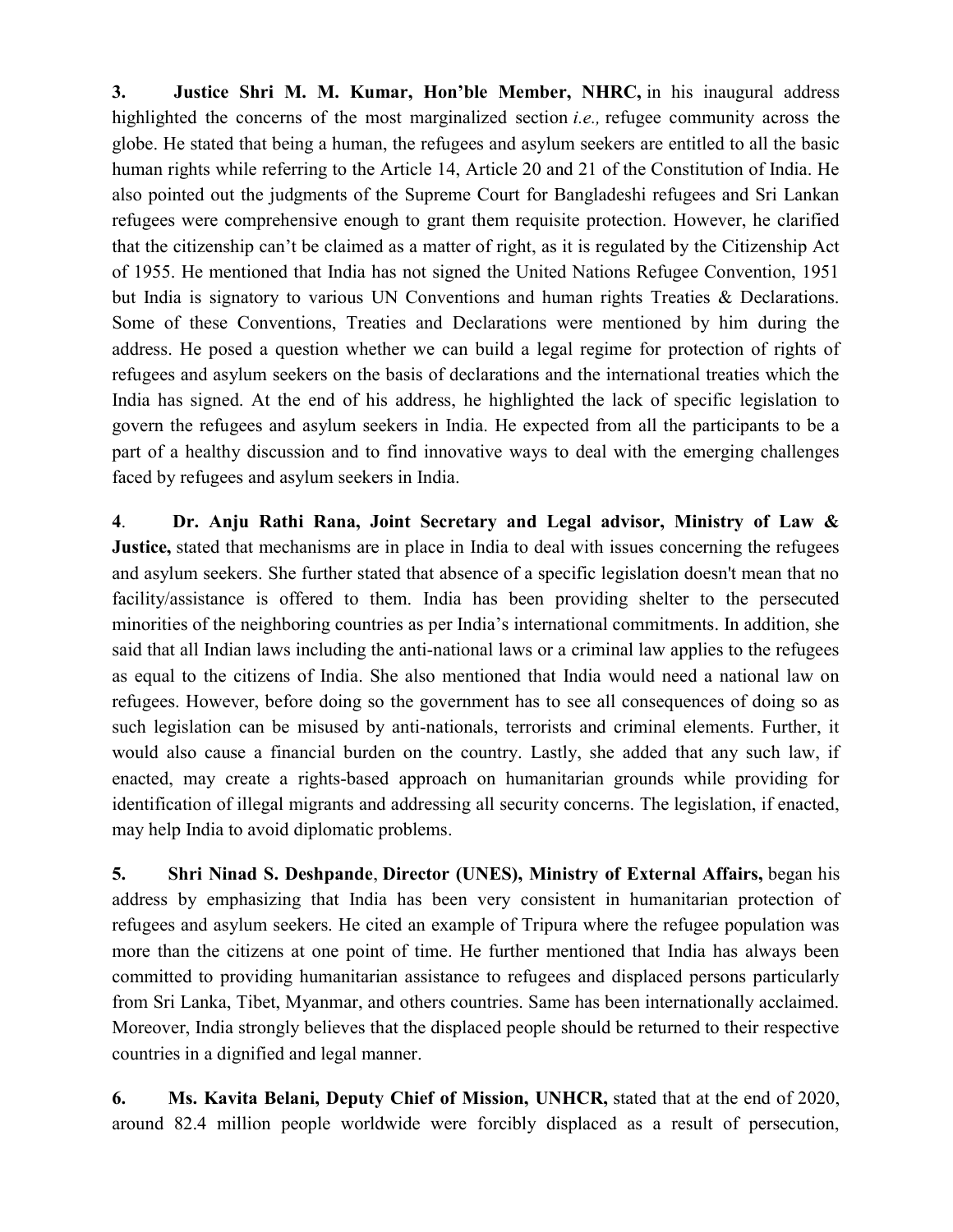conflicts and human right violations. She added that India has been a hub for the protection of refugees and asylum seekers. She explained in brief the integration of refugees in India before and after the independence. She further stated that the governments and people of India have by and large allowed the refugees the freedom to exercise their rights to live in safety and dignity, access basic rights and be a part of the society. She stated that the refugees are the victims of human rights violations and we should ensure their personal freedom, right to life and liberty guaranteed by the constitution, and even the right to return when the situation improves in their respective countries. In the end, she emphasized that there are many best practices in India where various groups of refugees have been assisted and re-integrated. The same need to be documented in terms of policies or guidelines which will also balance both the national interest as well humanitarian needs of refugees and asylum seekers.

7. Shri Surajit Dey, Registrar, (Law), NHRC, stated that refugee mobility is an alarming trend where people have been crossing international borders for refuge and safety to avoid unfriendly conditions in their native countries. He further stated that the International Refugee Laws promote, support, and provide protection to refugees and people who require aid and assistance to cope with human distress and migration. Before concluding his address, he pointed out that the rich vedic philosophy of "Atithi Devo Bhava" (Guest is God) is the foundation of our country but in the matter of refugees and asylum seekers. He further added that in context of the humanitarian prospect and our constitutional ethos there is a need to formulate legislation to protect the rights of refugees and asylum seekers.

8. Dr. K.M. Parivelan, Associate Professor, TISS, highlighted that presently appropriate legislation and legal framework is not available for refugees and asylum seekers in India which hinders the uniformity and legal sanctity in protection of human rights of refugees and asylum seekers in the country. He stated that India has a good track record in dealing with international refugees and asylum-seekers which is evident in cases of Jews and Zoroastrians, partition refugees, 1971 Bangladeshi refugees, Tibetans and Sri Lankan Tamil refugees. He emphasized that there is a need to maintain a fine balance between humanitarian needs of the refugees and national security and national interest. He highlighted some of the good practices which are visible while dealing with the refugees in India. He emphasized that these good practices need to be documented and codified to serve the refugees even better across the country. Some of good practices which may be replicated in the entire country are as below:

- a. Govt. of India and UNHCR are providing support to non-mandate and mandate refugees, respectively.
- b. Tamil refugees were able to access health, education, informal sector livelihoods, free ration, utensils, clothing, free gas connection, etc.
- c. Recently the Tamil Nadu Govt. has announced several welfare measures at an estimated outlay of Rs. 300 crore to provide for housing, toilets and basic infrastructures.
- d. Enhanced financial assistance of Rs. 1.25 lakh to each of 621 SHGs working for welfare of the Tamil refugees.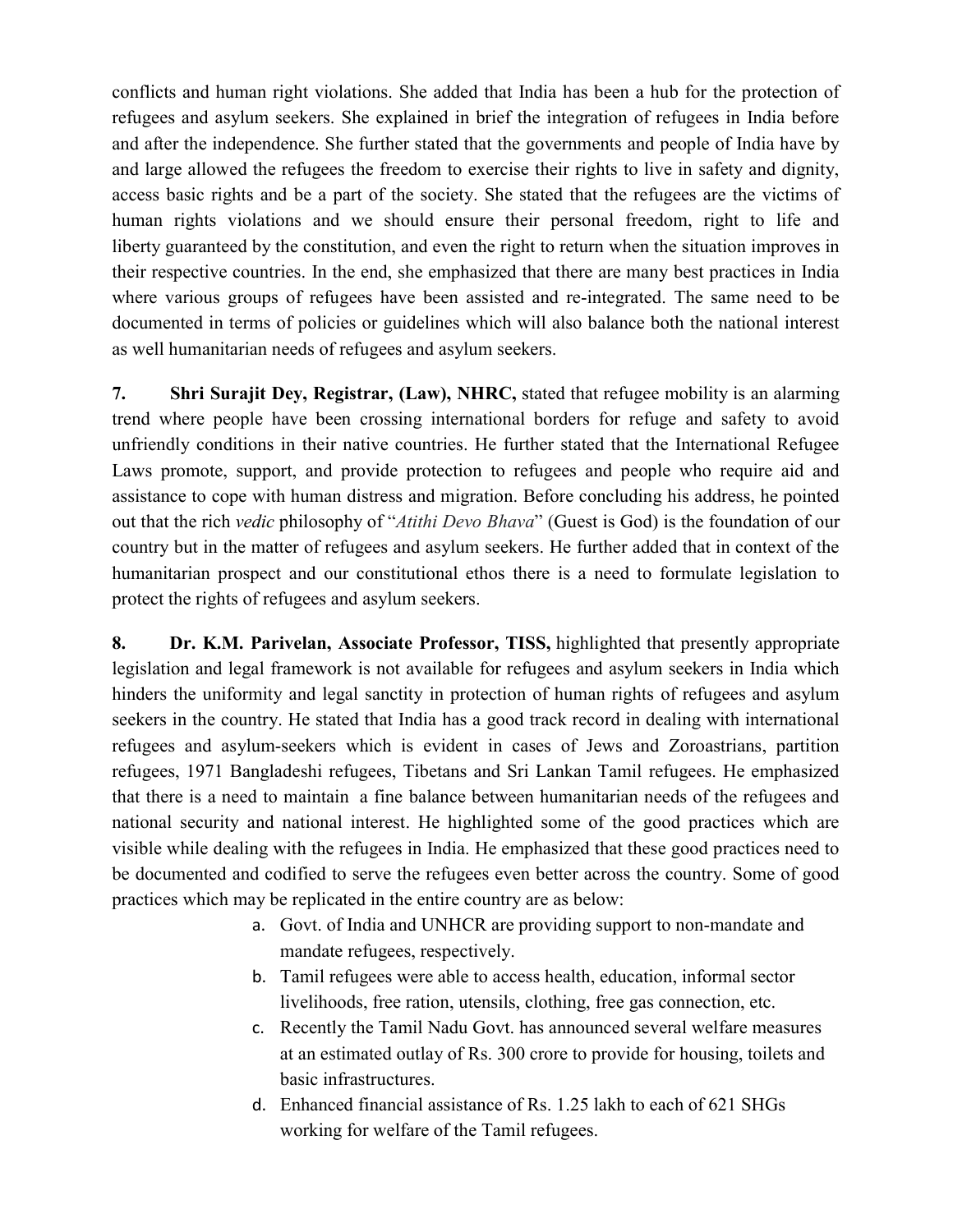e. Skill building training programmes in refugee camps.

9. Ms. Roshni Shanker, Exe. Director, Migration & Asylum Project stated that the fundamental issue of refugees in our country is lack of proper legislation and ambiguity in the legal status of refugees. In India there is unique dual system i.e., different refugee groups have different legal status. There is a challenge of nonuniformity when it comes to documentation for refugees. There are different cards/ documents for different refugee groups. She further stated that since there is no uniform legislation, we need to rely on jurisprudence. She mentioned the Supreme Court judgment (1996) in the case of National Human Rights Commission (NHRC) Vs State of Arunachal Pradesh and said this is a pioneer ruling which till date is helpful in ensuring socio-economic rights to the refugees. She further added that, several times High Courts in India have taken pro individual rights approach and have directed to follow due procedure for providing socio-economic rights to refugees. Lastly she highlighted the NHRC's contribution in developing a Domestic Asylum Law and a Model Law for Refugees in nineties. She noted with concern that these documents could not become a law till date. She suggested that the drafts needs to be updated and be converted into Laws.

10. Mr. K. B. Linto, Project Manager, BOSCO Delhi, highlighted the ground level issues of refugees and asylum seekers. He started with the issue of education of the children of refugees and stated that admission of children of refugees in government schools is possible with whatever documents they have but the other facilities such as scholarships, free books, mid-day meals, *etc.* are not available to them. Even the enrollment in secondary and higher secondary examination through the national open schooling system is possible, but since they don't have any legal documents, they are unable to open a bank account which again bars them from availing other benefits for higher education like scholarships, grants, etc. Further, he mentioned that the refugees are able to avail the national healthcare benefits provided by the Government, but due to non availability of proper documents and mobile numbers etc, they face difficulties in generating digital vaccine certificates, etc. He further highlighted that almost half of the issues refugees face are due to lack of legal documents such as inability in opening bank accounts, getting a mobile number, access to social welfare schemes (PDS, mid day meal scheme), etc. If the issue of identity documents is resolved it will serve a great purpose in facilitating them in accessing the basic services. Lastly he mentioned that most of the refugees and asylum seekers face the problems in getting jobs in the organized sector because of not having proper documents and bank account, etc.

11. Mr. Mohd. Saud Tahir, Project Director, Socio Legal Information Center, Human Rights Law Network stated that lack of Government issued documents put refugee's and asylum seeker's life at risk. He suggested that there is a need to provide a Long Term Visa for a reasonable duration to avoid risk of detention and deportation. He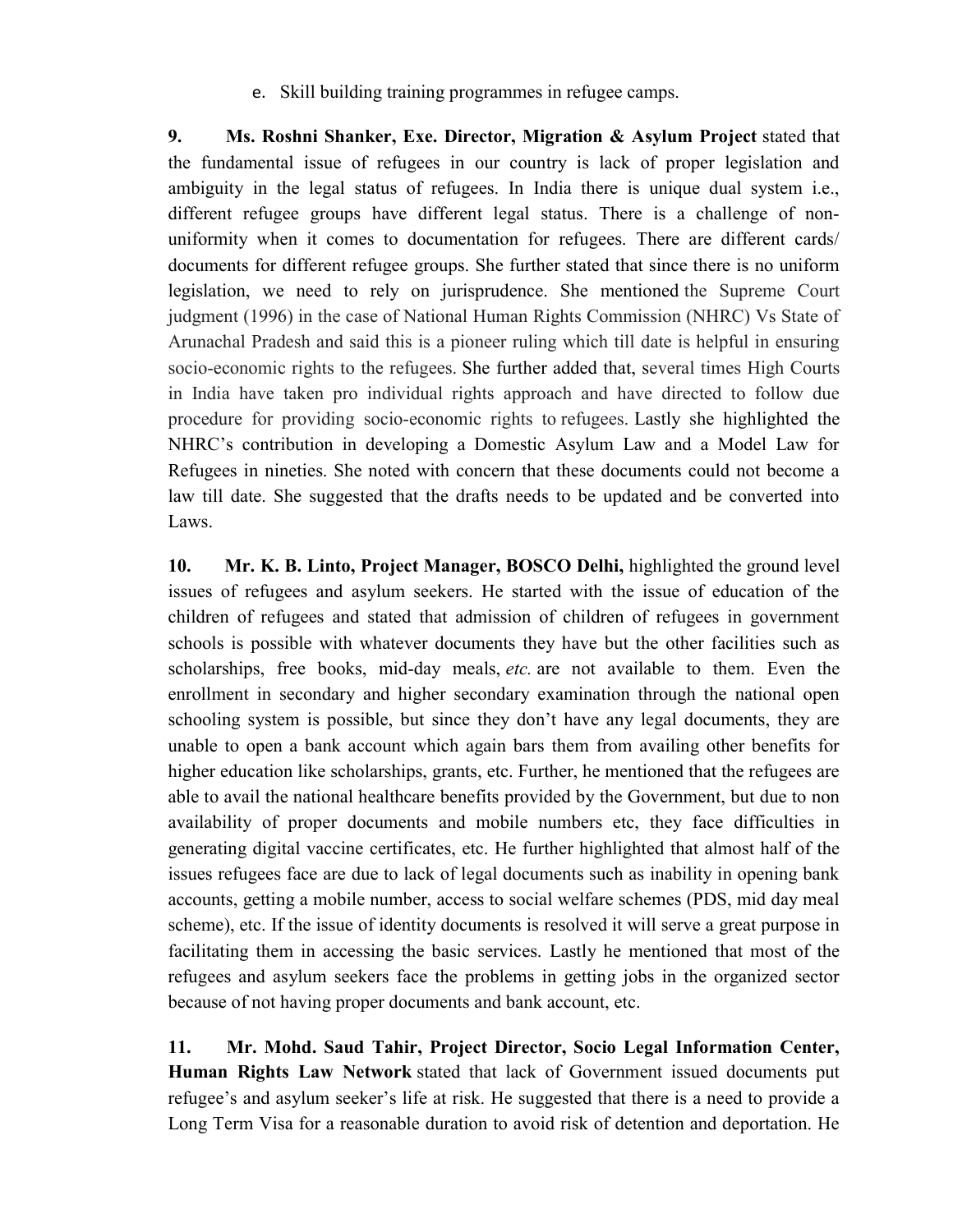suggested that asylum seekers and refugees may be allowed to register with the Foreigners Registration Office (FRO/FRRO). It will not only enable the authorities to have updated data in respect of them but also will save them from exploitation. He also pointed that lack of valid stay Visa hinders the process of Naturalization. His organization has been supporting the Naturalization of Hindu and Sikh Afghans since 2004 but the procedure of Naturalization cannot be completed in the absence of Visa documents. Lastly, he mentioned due to not having valid stay Visa, they have to pay penalty (over stay charges) at the time of issuance of required Exit permit and also face hindrance in the process of resettlement of refugees in third countries.

### Open Discussion:

12. Smt. Jyotika Kalra, Hon'ble Member, NHRC, suggested to compile all the policies, record of litigation, jurisprudence or the draft laws relating to refugees and asylum seekers to serve the individuals/ organizations working for the rights of refugees.

13. Mr. Kiri Atri, Assistant External Relations Officer, UNHCR, suggested to document and codify the good practices of the Government of India and the States such as ensuring vaccination, education of children, protection of rights of women & children and other basic amenities. There are many examples such as Parsis, who are thriving in India. Such testimonies may be developed into case studies.

14. Shri Rajiv Jain, Hon'ble Member, NHRC, suggested UNHCR to consider updating the previously published study-reports, documented 15 years ago, regarding the Government of India's policies pertaining to refugees from different countries.

# Concluding Remarks:

15. Justice Shri M. M. Kumar, Hon'ble Member, NHRC, in his concluding remarks highlighted the need to update the two old NHRC documents regarding the Domestic Asylum Laws and Model Law for Refugees. He suggested to constitute a panel/committee of scholars and domain experts to update these draft laws. He also noted that during the discussions need for an overarching law/legislation to protect the rights of refugees and asylum seekers and also to end ad-hocism and ambiguity in dealing with refugees and asylum seekers has been felt. He said that such law, if enacted, would bring uniformity and legal sanctity to ensure protection and realization of human rights of refugees and asylum seekers across the country and help them to avail the benefits of welfare measures of the government while safeguarding the national security interests. Presently there is a lack of clarity for different law enforcement agencies while dealing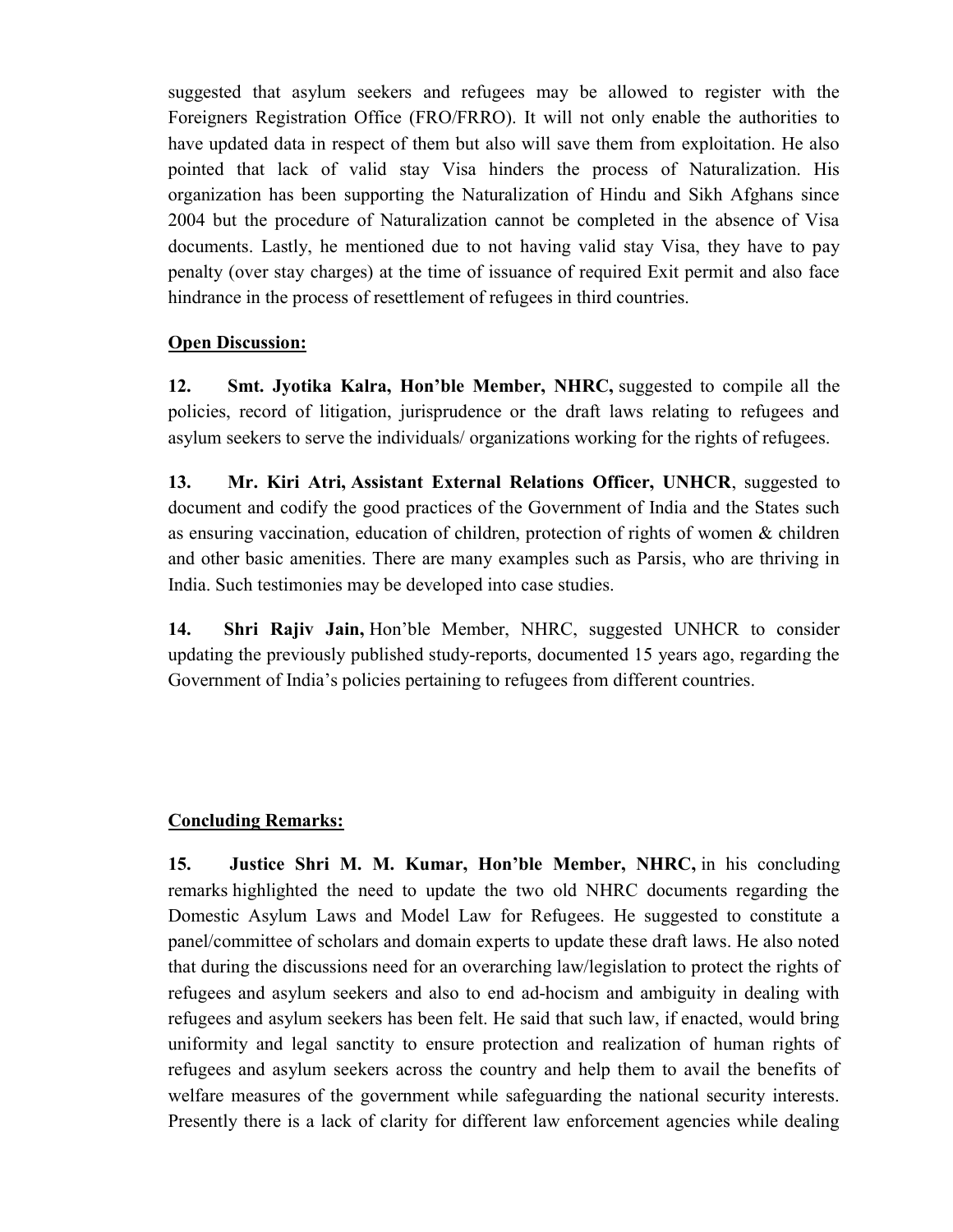with the refugees and asylum seekers. He also emphasized the need to have a specific policy framework, taking into account the concerns of refugees and asylum seekers, till the absence of law. He concluded the discussion by appreciating the inputs provided by various participants and assured that the Commission will take appropriate follow up measurers to implement these suggestions.

The meeting ended with a vote of thanks to the Chair.

\*\*\*\*\*\*\*